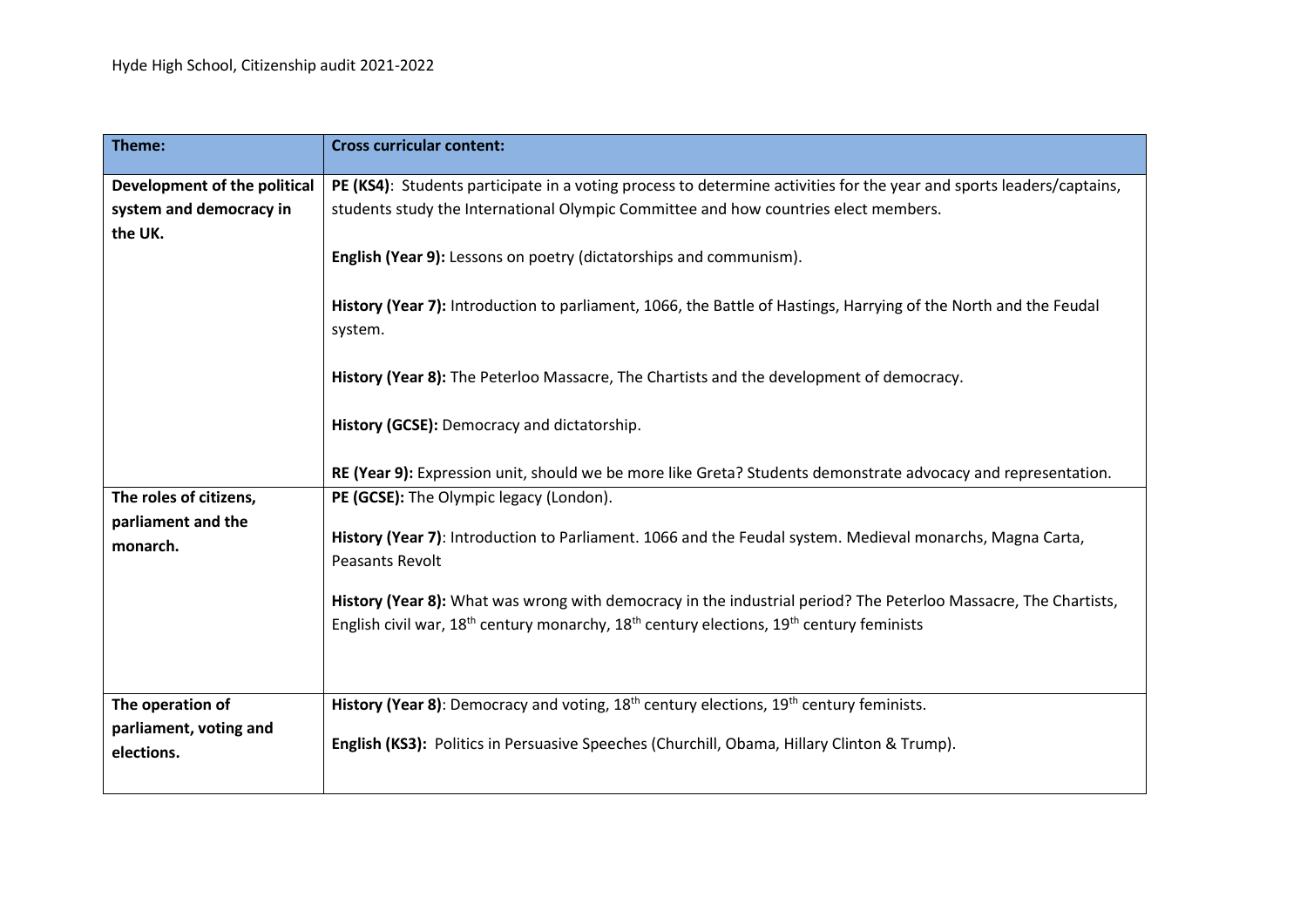| Roles of the police,       | Business studies (KS4): Employment legislation and the impact of legislation on a business and employees, How not                                                                                                                 |
|----------------------------|-----------------------------------------------------------------------------------------------------------------------------------------------------------------------------------------------------------------------------------|
| operation of courts and    | following legislation can lead to tribunals.                                                                                                                                                                                      |
| tribunals.                 | PE (KS4): The role of WADA (World Anti-Doping Agency) in policing performance enhancing drugs used across the<br>world.                                                                                                           |
|                            | RE (Year 8): Capital punishment.                                                                                                                                                                                                  |
|                            | RE (KS4): Crime and Punishment unit.                                                                                                                                                                                              |
|                            | History (Year 9): Douglas Haig trial.                                                                                                                                                                                             |
|                            | History (KS4): Crime and punishment unit.                                                                                                                                                                                         |
|                            | English (KS4): Death Penalty in Persuasive Speeches.                                                                                                                                                                              |
|                            |                                                                                                                                                                                                                                   |
| Roles played by public     | PE (KS4): Voluntary organisations such as sports clubs are discussed and students are 'audited' to establish which                                                                                                                |
| institutions and voluntary | clubs and sports they participate in. Public institutions (PFA and Wembley are included in the curriculum.                                                                                                                        |
| groups in society. Working |                                                                                                                                                                                                                                   |
| together to improve        | Maths (KS3): Looking at distribution of overseas aid - % from gov, charities etc.                                                                                                                                                 |
| communities.               | MFL (KS3): Exploring social issues close to home, equality and problems associated with young people, home and<br>the environment and solutions to environmental problems.                                                        |
|                            | Health and social care (KS4): Tertiary sector services and organisations are part of the health and social care<br>syllabus and there is a focus on support and services that meet the needs of different groups of young people. |
|                            | Computing (KS3): The role of individuals and groups that offer support (CEOP). Impact of ICT on society.                                                                                                                          |
|                            | RE (Year 7): Community cohesion, langar, sewa etc                                                                                                                                                                                 |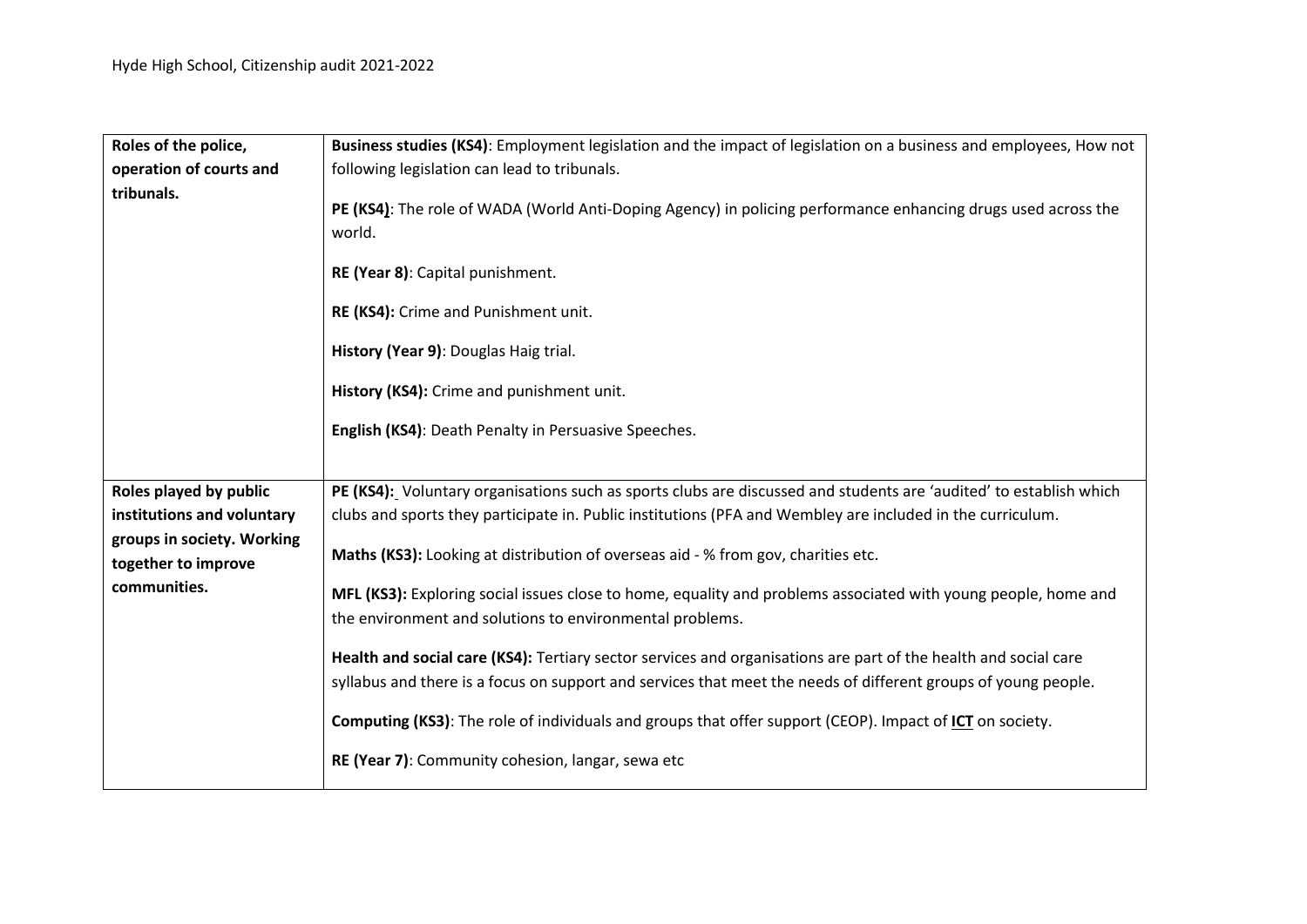|                                             | RE (Year9): Medical ethics, 'Why does our school support Willow Wood?'                                                                                                                                                                                                                               |
|---------------------------------------------|------------------------------------------------------------------------------------------------------------------------------------------------------------------------------------------------------------------------------------------------------------------------------------------------------|
|                                             | RE (Year 11): Human rights: Does the government do enough to tackle radicalisation?, How can we improve<br>community cohesion and interfaith dialogue? How can we improve multi-ethnic communities?                                                                                                  |
|                                             | Geography (Year 8): Slum conditions, child labour, bananas unpeeled documentary looks at how organisations are<br>working to improve working conditions in LEDC's.                                                                                                                                   |
|                                             | Art (KS4): The impact of graffiti on local communities                                                                                                                                                                                                                                               |
|                                             | DT (KS4): Researching materials, existing products etc. When using materials teaching aims to make sure students<br>are aware of wider social issues - responsibilities of using less materials, replacing natural resources, etc. The 6 'R's' -<br>reduce, reuse, recycle, refuse, repair, rethink. |
| <b>Functions and uses of</b>                | Maths (KS3): Interest returns on investments and paying back loans and mortgages, understanding risk: probability                                                                                                                                                                                    |
| money. Importance and                       | related to gambling; chance of dying due to different illnesses/accidents/terrorism etc.                                                                                                                                                                                                             |
| practice of budgeting and<br>managing risk. | MFL (KS3): Leisure time, the media, shopping and fashion. Income and spending habits.                                                                                                                                                                                                                |
|                                             | Health and Social Care (KS4): Analysis of how income can affect health and wellbeing. Students complete a                                                                                                                                                                                            |
|                                             | budgeting plan relating to provision of food for a family. Child poverty and decision making by low income families<br>is studied.                                                                                                                                                                   |
|                                             | Business studies (KS4): Costs and profits, budgeting for a business.                                                                                                                                                                                                                                 |
|                                             | Financial records including budgeting, costs and ratios and analysis of risk for investment.                                                                                                                                                                                                         |
|                                             | PE (KS4): The role of National Governing Bodies of sport in sourcing and distributing money.                                                                                                                                                                                                         |
|                                             | Art (KS4): Costings brief for clothing.                                                                                                                                                                                                                                                              |
| Local, regional and                         | PE (KS4): National and International Governing Bodies of Sport are studied in detail, as is the International Olympic                                                                                                                                                                                |
|                                             | Committee. Previous Olympic Games are looked at, in particular where there were incidents such as in the Munich                                                                                                                                                                                      |